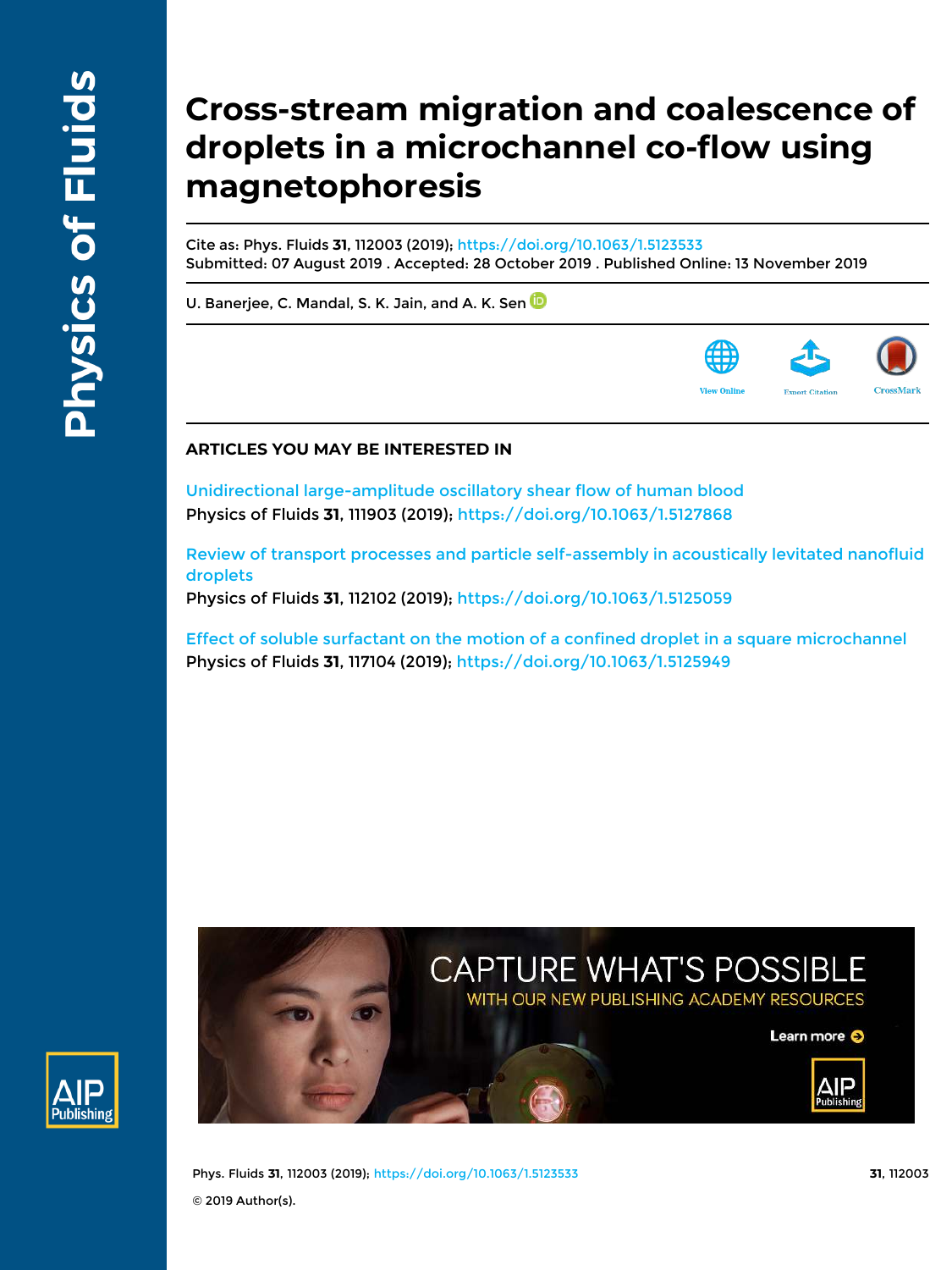rî **Export Citation** 

View Online

# Cross-stream migration and coalescence of droplets in a microchannel co-flow using magnetophoresis

Cite as: Phys. Fluids **31**, 112003 (2019); doi: 10.1063/1.5123533 Submitted: 7 August 2019 • Accepted: 28 October 2019 • Published Online: 13 November 2019

U. Banerjee, C. Mandal, S. K. Jain, and A. K. Sen<sup>a)</sup>

## AFFILIATIONS

Department of Mechanical Engineering, Indian Institute of Technology Madras, Chennai 600036, India

**a)**Author to whom correspondence should be addressed: ashis@iitm.ac.in

# ABSTRACT

Manipulation of aqueous droplets in microchannels has great significance in various emerging applications such as biological and chemical assays. Magnetic-field based droplet manipulation that offers unique advantages is consequently gaining attention. However, the physics of magnetic field-driven cross-stream migration and the coalescence of aqueous droplets with an aqueous stream are not well understood. Here, we unravel the mechanism of cross-stream migration and the coalescence of aqueous droplets flowing in an oil based ferrofluid with a coflowing aqueous stream in the presence of a magnetic field. Our study reveals that the migration phenomenon is governed by the advection (*τa*) and magnetophoretic (*τm*) time scales. Experimental data show that the dimensionless equilibrium cross-stream migration distance *δ* ∗ and the length  $L_{\delta}^*$  required to attain equilibrium cross-stream migration depend on the Strouhal number,  $St = (\tau_a/\tau_m)$ , as  $\delta^* = 1.1$   $St^{0.33}$ and  $L_{\delta}^* = 5.3 \text{ S}t^{-0.50}$ , respectively. We find that the droplet-stream coalescence phenomenon is underpinned by the ratio of the sum of magnetophoretic ( $\tau_m$ ) and film-drainage time scales ( $\tau_f$ ) and the advection time scale ( $\tau_a$ ), expressed in terms of the Strouhal number (*St*) and the film-drainage Reynolds number ( $Re_{fd}$ ) as  $\xi = (\tau_m + \tau_{fd})/\tau_a = (St^{-1} + Re_{fd})$ . Irrespective of the flow rates of the coflowing streams, droplet size, and magnetic field, our study shows that droplet-stream coalescence is achieved for *ξ* ≤ 50 and ferrofluid stream width ratio *w*<sup>\*</sup> < 0.7. We utilize the phenomenon and demonstrated the extraction of microparticles and HeLa cells from aqueous droplets to an aqueous stream.

*Published under license by AIP Publishing.* https://doi.org/10.1063/1.5123533.,

## I. INTRODUCTION

Manipulation of micro/nanodroplets has received significant attention from the research community owing to their smaller length scale and lower volume, and the community has found important applications in biological<sup>1</sup> and chemical<sup>2</sup> assays. Depending on the mode of operation, the area of droplet microfluidics can be broadly categorized into digital and continuous microfluidics. Digital microfluidics enables transportation, $^3$  merging, $^4$  and splitting $^5$  of discrete droplets on engineered surfaces. On the other hand, continuous microfluidics deals with the manipulation of a large number of continuous droplets inside microchannels.<sup>6,7</sup> Based on the actuation mechanism, droplet microfluidics can be further classified in terms of active and passive techniques. In passive techniques, droplet manipulation is achieved using the hydrodynamic forces such as

noninertial lift, $^7$  inertial lift, $^8$  dean force, $^9$  and Marangoni convection. $10,111$  On the contrary, active techniques utilize external stimuli such as optical,<sup>12</sup> electrical,<sup>13</sup> and magnetic<sup>14,15</sup> fields for the droplet manipulation. Among the various active techniques available for droplet

manipulation, magnetic field based techniques offer distinctive advantages such as contactless actuation, lower heat generation, and biocompatibility. This technique is versatile and enables the manipulation<sup>16</sup> of both magnetic and nonmagnetic objects. Depending on the nature of the objects to be manipulated, magnetic manipulation techniques can be further classified into positive and negative magnetophoresis. Positive magnetophoresis deals with the manipulation of magnetic objects in the vicinity of a magnetic field which is used for manipulating magnetically tagged cells, $^{17}$  magnetic beads,  $^{18}$ and ferrofluid droplets. $19,20$  On the other hand, manipulation of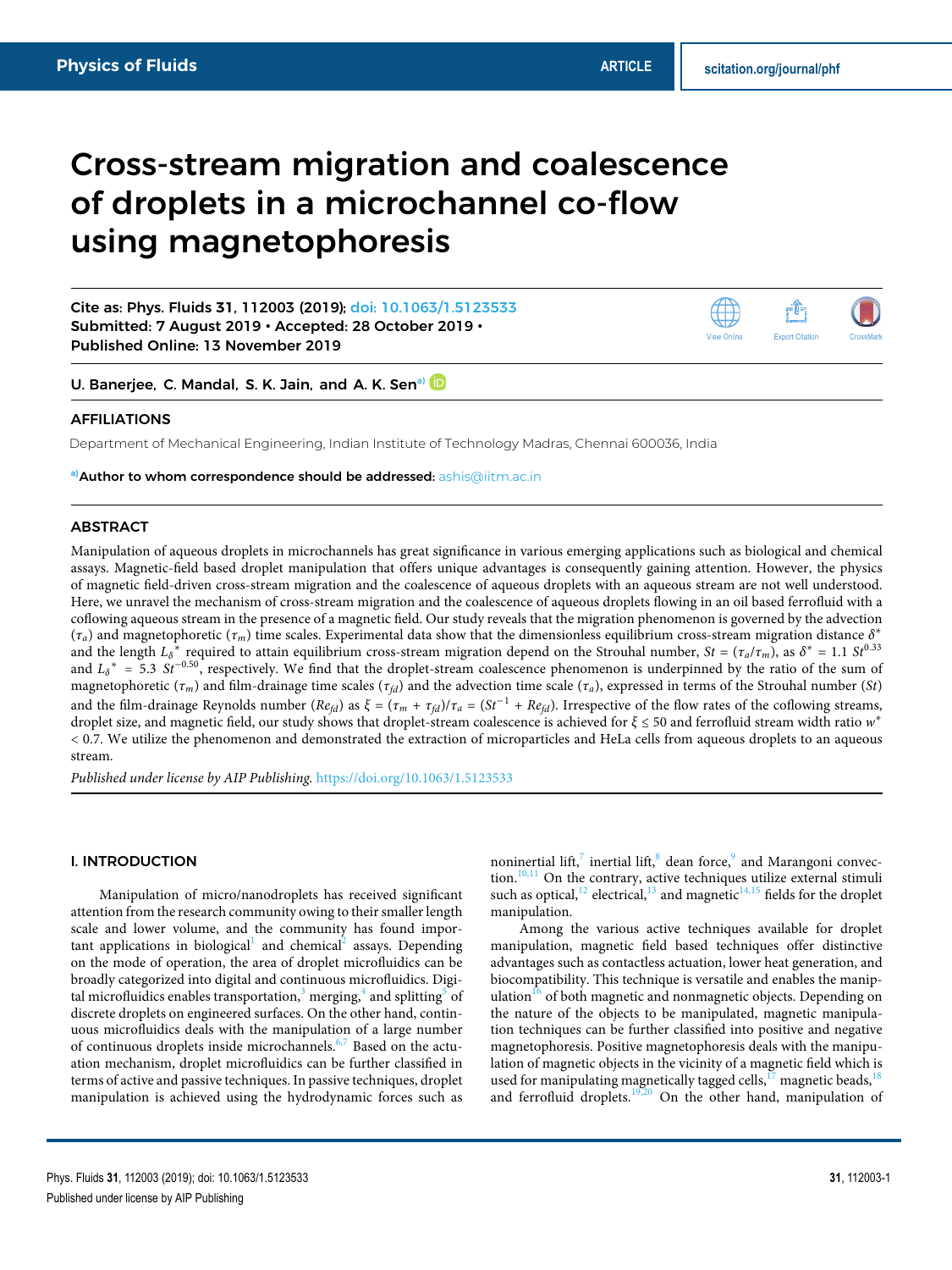diamagnetic objects such as aqueous droplets comes under negative magnetophoresis. $<sup>2</sup>$ </sup>

Manipulation and size based sorting of magnetic droplets, i.e., aqueous droplets loaded with magnetic nanoparticles, under a magnetic field has been demonstrated.<sup>23</sup> Magnetophoretic sorting of droplets containing magnetic nanoparticles and microalgal cells has been reported in which the nanoparticle concentration, droplet size, velocity, and magnetic strength were tuned to achieve improved performance.<sup>24</sup> Magnetic droplets can be either droplets loaded with magnetic nanoparticles (size  $\geq$ 10 nm) or ferrofluids that comprise colloidal suspensions of ferromagnetic particles (particle size ∼10 nm) suspended in oil or water.<sup>25</sup> Recently, manipulation of ferrofluid droplets across the interface between two coflowing immiscible liquids has been demonstrated, $26$  wherein the interplay between the magnetic force, interfacial tension, and noninertial lift force governed the interfacial migration phenomenon. While use of positive magnetophoresis for manipulation of magnetic objects has been widely studied, limited studies are available on negative magnetophoresis.

Focusing of nonmagnetic particles<sup>27,28</sup> and biological cells<sup>29</sup> has extensive applications in microfluidics. There exist several passive and active techniques such as acoustics,  $30 \text{ magnetic}$ ,  $31 \text{ and inertia}$  iner-tial  $32,33 \text{t}$  techniques that demonstrate focusing of nonmagnetic partechniques that demonstrate focusing of nonmagnetic particles inside microchannels. The focusing of microparticles inside a microchannel using two permanent magnets with their axis of magnetization in a direction normal to the channel length has been studied. $34$  The principle of focusing lies in the fact that nonmagnetic particles experience a magnetic buoyancy force in the presence of a nonuniform magnetic field, which pushes them toward the lowest magnetic field region located at the center of the channel. Trapping of aqueous droplets present in an oil based ferrofluid into microwells located on one side of a microchannel has been investigated. $35$  A recent study<sup>36</sup> dealt with size based separation of diamagnetic particles in an aqueous ferrofluid stream coflowing with an aqueous stream in a microchannel in the presence of a microscale magnet. The larger diamagnetic particles suspended in the aqueous ferrofluid migrate toward the water-ferrofluid interface due to negative magnetophoresis, thus facilitating size based separation of particles. A review of the literature indicates that although a few attempts have been made toward utilizing negative magnetophoresis for trapping of droplets and sorting of particles in microchannels, the physics of cross-stream migration of aqueous droplets in an oil based ferrofluid due to the negative magnetophoretic force has not been studied, which we address in the present work.

As discussed, droplets have tremendous applications in microfluidics. The motion of droplets can be manipulated to achieve droplet-droplet and droplet-stream coalescence that has important applications in microfluidics. Passive coalescence of droplets is challenging owing to a longer film drainage time compared to the residence time.<sup>37,38</sup> External fields such as electric<sup>39</sup> and magnetic<sup>40</sup> fields have been used for the coalescence of droplets. Recently, the coalescence of aqueous droplets in an oil stream with a coflowing aqueous stream has been reported. $13$  It was observed that use of a high electric field can degrade the electrodes and adversely affect the viability of biological contents of the droplets. Such problems can be avoided by using a magnetic field, which is known to be contactless and biocompatible. However, the mechanism of the magnetic field based coalescence of droplets with liquid stream has not been investigated yet.

Here, we study the physics of cross-stream migration and the coalescence of aqueous droplets in an oil based ferrofluid coflowing with an aqueous stream in the presence of a magnetic field. We find that the droplet relocation phenomenon depends on the advection time scale ( $\tau_a$ ) and magnetic time scale ( $\tau_m$ ), and the magnitude of cross-stream migration depends on the ratio of these two time scales. Our study shows that the magnetic field-driven coalescence of aqueous droplets with an aqueous stream depends on the ratio of the sum of magnetic time scale  $(\tau_m)$  and thin-film drainage time scale ( $\tau_{fd}$ ) to the advection time scale ( $\tau_a$ ). We utilize the proposed magnetocoalescence phenomenon to demonstrate the extraction of microparticles and HeLa cells from aqueous droplets into an aqueous stream.

#### II. THEORETICAL

Figures  $1(a)$  and  $1(b)$ , respectively, depict the magnetic fielddriven cross-stream migration and the coalescence of aqueous droplets in an oil based ferrofluid with a coflowing aqueous stream. We first discuss the various forces that contribute toward crossstream migration of droplets in the presence of a magnetic field. At low Reynolds numbers (*Re* < 1), depending on the size, deformability, shear rate, viscosity ratio, and orientation and the lateral position with respect to the channel wall, droplets will experience a lift force known as noninertial or deformability induced lift force  $F_l$ ,  $^{7,26}$  which is given as

$$
F_l = \frac{C_l \mu_f \dot{\gamma} d^3}{8y},\tag{1}
$$

where *γ*˙ is the shear rate, *d* is the diameter of the aqueous droplet, *μf* is continuous phase (ferrofluid) viscosity that is assumed to be independent of the magnetic field and the shear rate, based on the comparison of hydrodynamic stress and the magnetic stress<sup>41</sup> as  $\frac{\dot{\gamma}\mu_0}{MH}$  < 10<sup>-6</sup>, *y* is lateral position from the channel wall, and *C*<sub>*l*</sub> is the lift coefficient that depends on the droplet size, orientation, and viscosity ratio. Owing to the noninertial lift force *F<sup>l</sup>* , the droplets would tend to migrate toward the zone of minimum shear, which is located at the centerline of the channel in a Poiseuille flow such as the present case.

Diamagnetic objects, such as aqueous (water) droplets, present inside a magnetic or paramagnetic medium (ferrofluid), when exposed to a nonuniform magnetic field, experience a force termed as the negative magnetophoretic force  $(F_{nm})$ , which is given as<sup>35</sup>

$$
F_{nm} = \frac{V_d \Delta \chi}{\mu_0} (B \cdot \nabla) B, \qquad (2)
$$

where  $V_d$  is the volume of the aqueous droplet,  $\Delta \chi = \chi_d - \chi_f$  is the difference in the magnetic susceptibility of the droplet and the ferrofluid medium, in the present study  $\chi_d \sim -10^{-5}$  and  $\chi_f \sim 0.05$  to 6.79, which gives  $\Delta \chi \sim 0.05$  to 6.79, *B* is the magnetic flux density (*T*)  $\nabla B$  is the flux gradient (Tm<sup>-1</sup>), and  $\mu_0$  is the permeability of vacuum  $(4\pi \times 10^{-7} \text{ H/m}).$ 

Here, the flow rate of the ferrofluid stream  $Q_f$  varies in the range 5–40 *μ*l/min for which the average shear rate *γ*˙ varies between 9.25 s<sup>-1</sup> and 74.03 s<sup>-1</sup> and  $\mu_f \approx 10^{-3}$  and  $C_L \approx 0.1$ . For an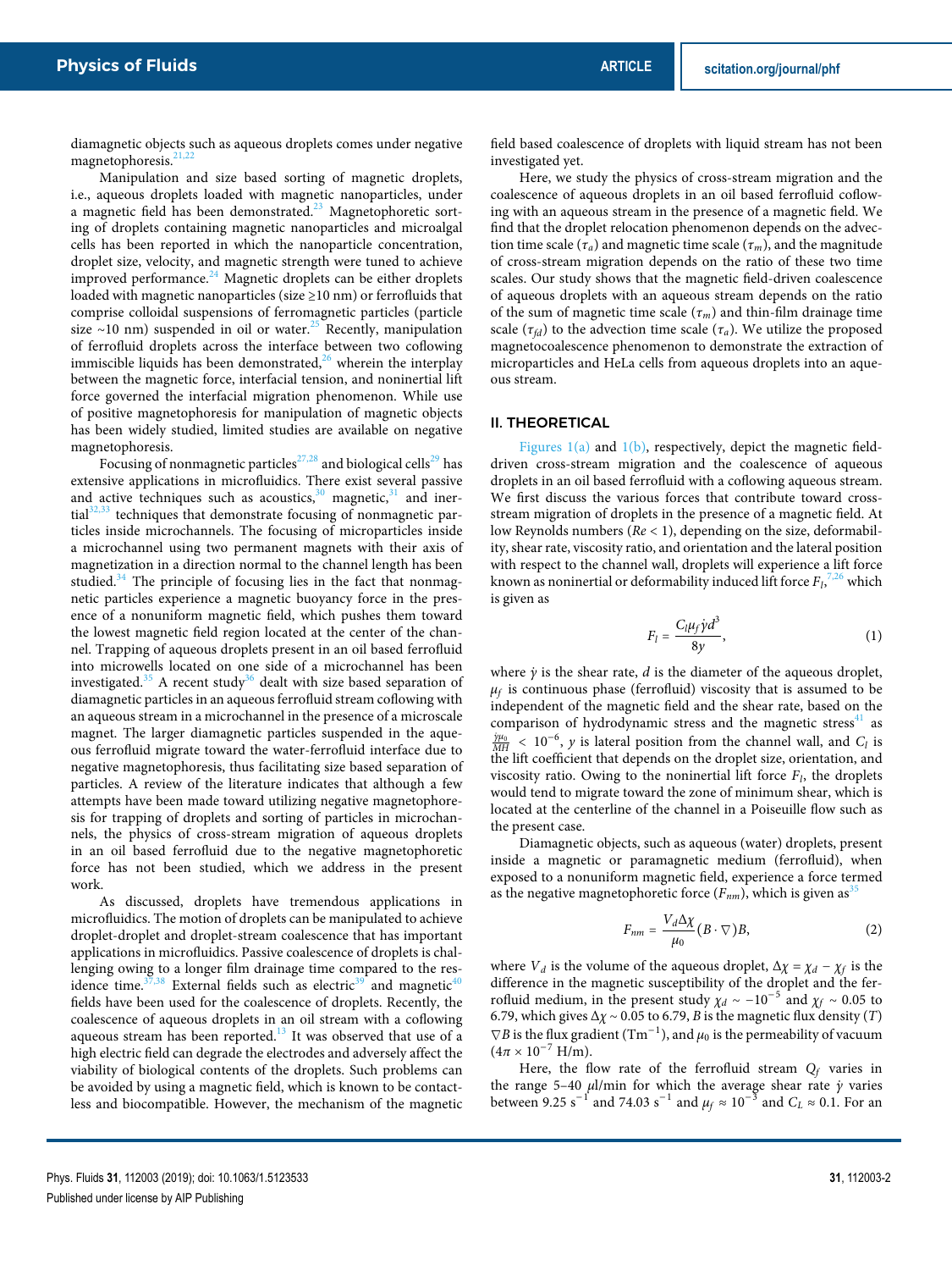

**FIG. 1**. Schematic diagram of the magnetic field based (a) cross-stream migration of droplets—in the absence of magnetic field, droplets follow their initial streamlines. In the presence of the magnetic field, the droplets undergo cross-stream migration, equilibrium cross-stream migration *δ*, and the distance required *L<sup>δ</sup>* are shown, (b) the coalescence of droplets—droplets are pushed toward the coflow interface and coalescence of the droplets with the aqueous stream is achieved; the various forces acting on a droplet as it proceeds from its initial streamline toward the interface for coalescence are shown.

aqueous droplet of 80 *μ*m diameter located at a distance of 50 *μ*m from the side wall, the maximum value of the lift force is estimated to be  $F_l \sim 10^{-12}$  N, which is much smaller compared to the negative magnetphoretic force, which is in the range ~10<sup>-9</sup> N to 10<sup>-6</sup> N, depending on the location of the magnet. Thus, the effect of the noninertial lift force on the cross-stream migration can be safely neglected.

When the aqueous droplet moves laterally due to the negative magnetophoretic force, its motion will be opposed by the viscous drag. Considering the Reynolds number to be small (*Re* < 1), the drag force acting on the droplet is given as

$$
F_d = 3\pi\mu_f dU_l, \tag{3}
$$

where  $U_l$  is the average lateral velocity of the droplet along the  $y$ direction. The average lateral velocity is used to estimate the magnetophoretic time scale. The droplet will migrate over a lateral distance *δ*, depending on the ratio of the magnetophoretic and advection time scales, as discussed later.

The coalescence of an aqueous droplet in an oil based ferrofluid stream with a coflowing aqueous stream occurs in four consecutive steps [Fig. 1(b)]. First, the negative magnetophoretic force pushes the droplet in the lateral direction toward the interface, which leads to the formation of a thin film between the droplet and the interface. Second, when the droplet approaches the interface, continuous drainage of the oil film between the droplet-oil and the oil-aqueous interfaces takes place, which gives rise to a hydrodynamic force<sup>42</sup> given by

$$
F_h = -\left(\frac{3\pi\mu_f d^4}{2\beta h^3}\right) \left(\frac{dh}{dt}\right),\tag{4}
$$

where *h* is the dynamic thickness of the thin film and  $\beta = 4$  for a moving droplet.<sup>42</sup> From scaling, we estimated that the magnitude of  $F_h \sim 10^{-9}$  N, which is of the same order of magnitude as  $F_{nm}$ . Third, as the droplet moves further closer to the interface, at a much thinner interface thickness (∼25 to 50 nm), the magnetic force needs to overcome the molecular forces originating from disjoining pressure. There are three key components of disjoining pressure: the van der Waals force, steric forces, and electrostatic double layer (EDL) force. The steric and EDL forces are repulsive in nature and are realized when surfactant molecules are present in the system.<sup>43</sup> Here, due to the presence of oleic acid (surfactant) in the oil based ferrofluid, in addition to the van der Waals force, steric and EDL forces will be relevant. From scaling, we find that the steric force (∼ *Er*,*max*/ *ε*), where *Er*,*max* is the maximum potential energy due to steric repulsion (∼50 *kT*) and  $ε$  (~10 nm) is the length scale and scales as ~10<sup>-11</sup> N, *k*—Boltzmann constant, and *T*—absolute temperature (K). EDL forces appear due to the formation of an electric double layer at the charged interfaces and hence negligible as compared to the van der Waals force  $(\sim 10^{-9} \text{ N})$ .

If the oil (ferrofluid) film becomes sufficiently thin and approaches a critical thin film thickness, the effects of van der Waals force,  $13,44$  which acts toward the aqueous stream (since it is attractive in nature), can rupture the thin film of ferrofluid leading to instant coalescence of the aqueous droplet with the aqueous stream. This critical film thickness can be expressed as  $45$ *h*<sub>*c*</sub> = 0.267 $(a_f A_h^2 / 6\pi \sigma_i \Delta p)^{\frac{1}{7}}$ , where *a<sub>f</sub>* is the area of the film, *A<sub>h</sub>* is the Hamaker constant<sup>46</sup> (∼10<sup>-19</sup> J),  $\sigma$ <sup>*i*</sup> is the interfacial tension between ferrofluid and aqueous streams, and ∆*p* is the excess pressure in the film due to the negative magnetophoretic force acting on the aqueous droplet. By performing an order of magnitude analysis for a droplet of 30  $\mu$ m diameter, we found that  $h_c \approx 33$  nm. From the literature, the critical film thickness value is <50 nm for emulsion films.<sup>45</sup> Therefore, we take that the critical thin film thickness in our case will be of the order of 29 nm–35 nm. The van der Waals force *Fvdw* scales as ∼*AHa*/3*πh* 2 , where *A<sup>H</sup>* is the Hamaker constant and  $h$  is the thickness of the thin film.<sup>47</sup> For 30 nm of film thickness, the van der Waals force will be in the order of  $\sim 10^{-5}$ N, which is of the same order of magnitude as the negative magnetophoretic force. As the film thickness reduces further, the van der Waals force dominates over the negative magnetophoretic force which leads to the rupture of the ferrofluid film and instant coalescence occurs. Finally, once the thin film is ruptured, the force due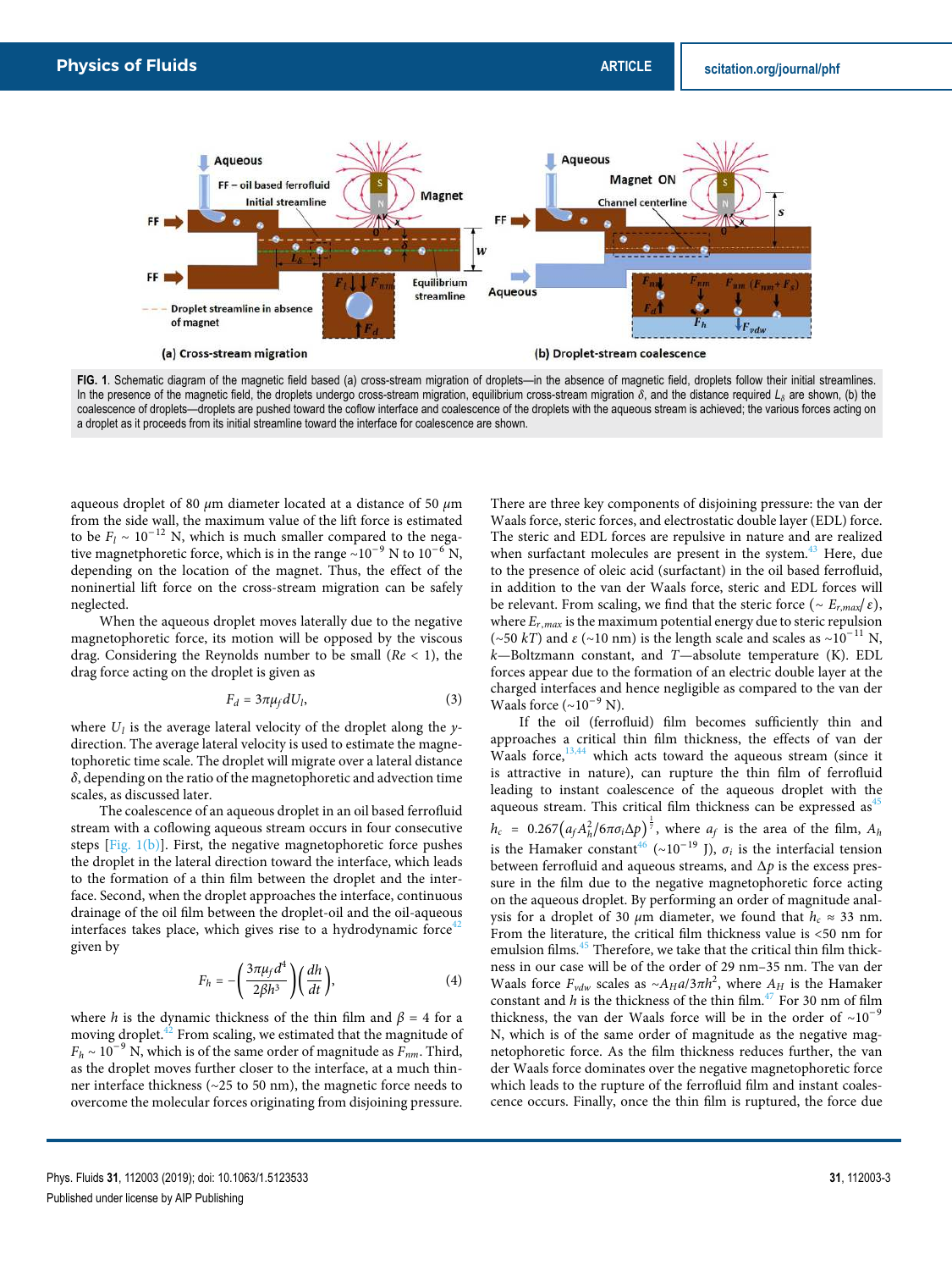to Laplace pressure  $F_s$  (i.e., excess pressure inside the drop) facilitates movement of the liquid inside the droplets into the aqueous stream.

#### III. EXPERIMENTAL

An SU8 photoresist master is prepared using photolithography, and the microchannel device is fabricated in polydimethylsiloxane (PDMS) by the following standard soft lithography procedure elaborated elsewhere.<sup>48</sup> In the fabricated device, the expanded channel section has a width of 300 *μ*m and a depth of 100 *μ*m. An oil based ferrofluid (EMG 901, Ferrotec, Singapore) of density 1430 kg/m<sup>3</sup> and viscosity 8 mPa s was diluted using kerosene as the diluent with magnetic nanoparticles (magnetite) at 2% v/v and was used as the carrier phase for the droplets. The viscosity of the diluted ferrofluid was found to be ≈2 mPa s. Deionized water (resistivity of 18.2 MΩ cm, Millipore) is used as the droplet phase. Kerosene is used to dilute the oil based ferrofluid and vary the MNP concentration. Two neodymium iron boron (NdFeB, N52) permanent magnets (M1 and M2) of size ( $2l = 2b = 2h = 4.7625$  mm) and  $(2l = 2b = 2h = 12.7$  mm) and remanent flux density 14.8 T (K&J) Magnetics, Inc., USA) are used to provide the nonuniform magnetic field in the case of droplet relocation and coalescence, respectively. The distance between the center of the magnet, and the centerline of the microchannel is maintained to be in the range 3–9 mm. An aqueous suspension of polystyrene beads (Sigma Aldrich, India) of size 10  $\mu{\rm m}$  at a volume fraction of 0.3% is used in the bead extraction experiments. In order to avoid the settling of the microbeads, the density of the aqueous phase is matched with that of polystyrene beads by adding 22.5% wt/wt glycerol (Sigma Aldrich, India) in water. To prevent agglomeration and inhibit adhesion of microbeads with the microchannel walls, Tween 80 (Sigma Aldrich, India) 0.5% v/v is added to DI water. To demonstrate cell extraction experiments, the HeLa (cervical cancer) cell line was obtained from the National Centre for Cell Science (NCCS) (Pune, India) and grown according to the protocol reported elsewhere.<sup>49</sup> The continuous and discrete phases are infused using a high-performance syringe pump (neMESYS Pump, Cetoni, Germany). The fluidic connection between the microchannel device and the syringe pumps is established using PTFE tubing (Sigma Aldrich, India). The droplet motion is captured using an inverted microscope (Olympus) coupled with a high-speed camera (FASTCAM SA4 model, Photron USA, Inc.) operating at 500 fps and interfaced with a Personal Computer (PC) via Photron Fastcam Viewer software. A photograph of the device (with the magnet in place) and a schematic of the experimental setup are presented in the supplementary material (see Fig. S1).

#### IV. RESULTS AND DISCUSSION

First, cross-stream migration of aqueous droplets flowing in a stream of oil based ferrofluid and exposed to a magnetic field is presented and discussed. The dependence of the equilibrium crossstream migration distance and the length required to attain this equilibrium position on relevant dimensionless parameters is studied. Next, the coalescence of aqueous droplets with a coflowing aqueous stream is illustrated and coalescence and noncoalescence regimes are characterized. Finally, the extraction of microparticles and HeLa cells from aqueous droplets into a coflowing aqueous stream is demonstrated.

#### A. Cross-stream migration of droplets

In our study on cross-stream migration of aqueous droplets in the oil based ferrofluid  $[Fig. 1(a)]$ , the device consists of two regions: the droplet generator and magnetic field regions (in an expanded channel). The droplet generator is used for producing aqueous droplets in the oil based ferrofluid. By varying the discrete phase (aqueous) flow rate in the range 0.5–4 *μ*l/min and the continuous phase (ferrofluid) flow rate in the range 5–40 *μ*l/min, droplets of diameters ranging from 20 to 120 *μ*m were generated at frequencies ranging from 4 to 20 Hz. The distance between the droplets was measured to be in the range 100–500 *μ*m.

The droplets entering the magnetic field region are subjected to the negative magnetophoretic force and thus exhibit cross-stream migration that mainly depends on three parameters—the droplet size (*d*), the location of the incoming droplet with respect to the magnetic field, and the flow rate of the ferrofluid  $(Q_f)$ . Experimental images of cross-stream migration of droplets at different conditions are presented in Fig. 2. The effect of the droplet location with respect to the magnet is expressed in terms of *B* and ∇*B*, which are obtained from MATLAB (see Sec. S.2 in the supplementary material). It is observed that, over a fixed length of the channel, a larger equilibrium cross-stream migration distance  $\delta^*$  (defined as  $\delta^* = \delta/w$ ) can be obtained by using a stronger magnetic field [Figs.  $2(a-i)$  and  $2(a-ii)$ ] and for a larger droplet size [Figs.  $2(a-iii)$  and  $2(a-iv)$ ], whereas a higher ferrofluid flow rate gives rise to a smaller cross-stream migration distance [Figs.  $2(a-v)$  and  $2(a-vi)$ ]. In Figs.  $2(a-i)$  and  $2(a-ii)$ , with  $d = 55 \ \mu \text{m}$  and  $Q_f = 20 \ \mu \text{l/min}$ , by increasing the magnetic field from  $(B \cdot \nabla B)$  from 0.06 T<sup>2</sup>/m to 0.51 T<sup>2</sup>/m,  $\delta^*$  increases from 0.10 to 0.40. In Figs. 2(a-iii) and 2(a-iv), with  $(B \cdot \nabla B) = 1.25 \text{ T}^2/\text{m}$  and  $Q_f$  = 20 *μl/min, if the droplet size increases from 28 to 45 <i>μm, δ*<sup>\*</sup> increases from 0.20 to 0.32. Similarly, in Figs.  $2(a-v)$  and  $2(a-vi)$ , with  $d = 55 \mu \text{m}$  and  $(B \cdot \nabla B) = 0.51 \text{ T}^2/\text{m}$ , if the flow rate of the ferrofluid is increased from 10  $\mu$ l/min to 15  $\mu$ l/min,  $\delta^*$  reduces from 0.41 to 0.19.

The parameter  $(B \cdot \nabla B)$  can be varied by changing the strength and location of the magnet. The effect of the position of the magnet with respect to the incoming droplets on the droplet trajectory is depicted in Fig.  $2(b)$  (Multimedia view). In the absence of a magnetic field, the droplet faithfully follows its original streamline and does not exhibit any considerable cross-stream migration. Depending on the axial position of the magnet along the channel and the proximity of the magnet to the channel walls, different droplet trajectories are observed. We observe that if the position of the magnet is shifted in the axial direction, it simply alters the trajectory of cross-stream migration. In Fig. 2(b) (Multimedia view), the magnet is axially shifted from  $\Delta x = 0$ ,  $\Delta y = 0$  to  $\Delta x = -2.4$  mm,  $\Delta y = 0$ due to which the location of migration shifts by the same amount  $(\Delta x = -2.4$  mm). However, the magnitude of the equilibrium crossstream migration distance  $δ$  as well as the distance  $L<sub>δ</sub>$  remains the same. On the other hand, the spacing between the magnet and channel wall affects the droplet trajectory and the migration distance *δ*. A smaller gap ( $\Delta x = 0$ ,  $\Delta y = 0$ ) leads to a higher migration distance *δ* as compared to a larger gap ( $Δx = 0$ ,  $Δy = 4$  mm), which is attributed to a higher magnetic field in the former case, as shown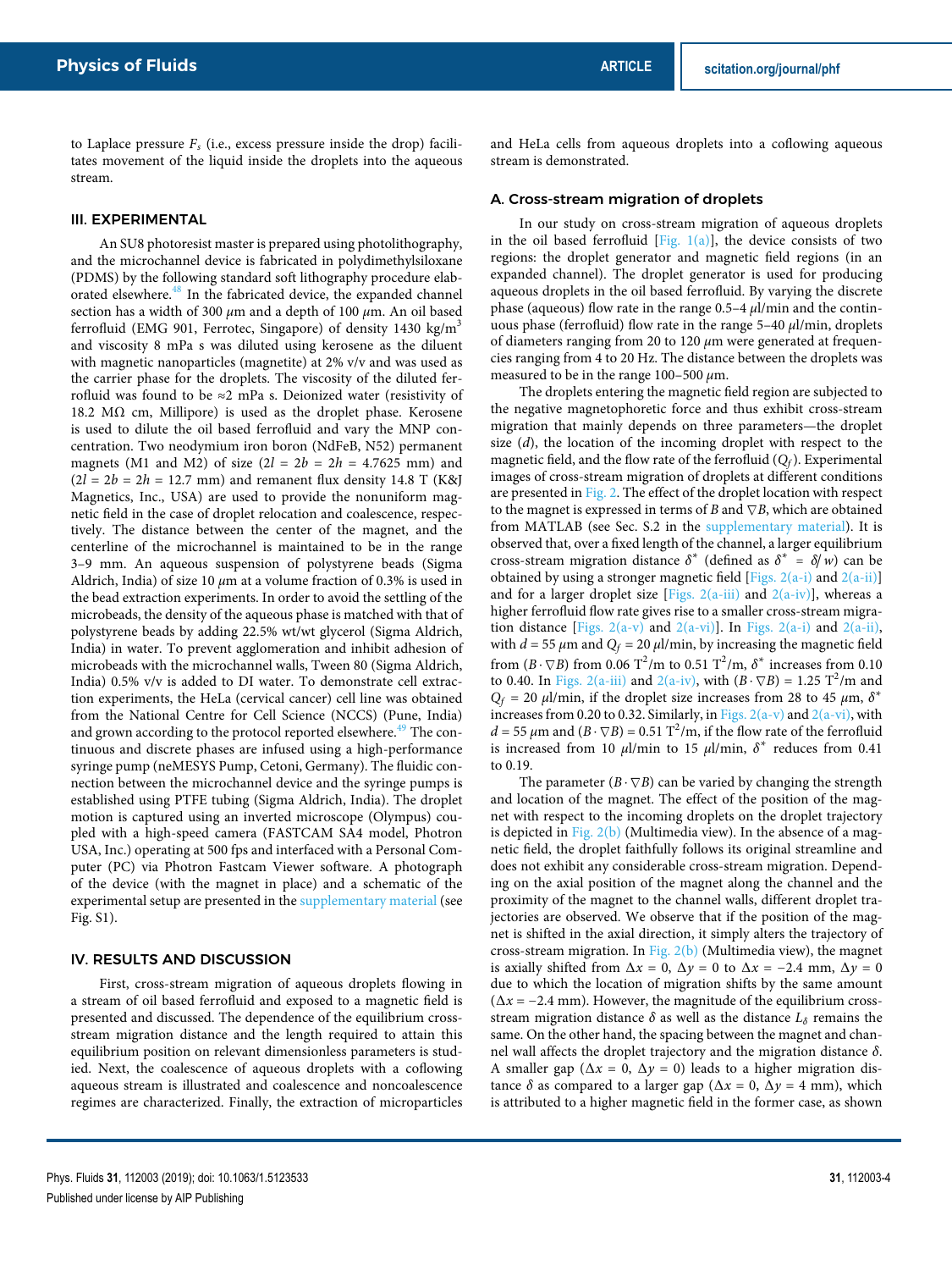

FIG. 2. (a) Experimental images of cross-stream migration of droplets showing the effect of (i and ii) the magnetic field,  $d = 55 \mu m$ ,  $Q_f = 20 \mu l/m$ in, and  $(B \cdot \nabla B) = 0.06 - 0.51$ T<sup>2</sup>/m, (iii and iv) the droplet diameter,  $d = 28-45 \ \mu$ m,  $Q_f = 20 \ \mu$ /min, and  $(B \cdot \nabla B) = 1.25$  T<sup>2</sup>/m, and (v and vi) flow rate  $d = 55 \ \mu$ m,  $Q_f = 10-15 \ \mu$ /min, and  $(B \cdot \nabla B) = 0.51$ T<sup>2</sup>/m. (b) The effect of the position of the magnet with respect to the incoming droplets on the droplet trajectory, axial direction ( $\Delta x = -2.4$  mm,  $\Delta y = 0$ ), and lateral direction (∆*x* = 0, ∆*y* = 4 mm), and droplet trajectory in the absence of the magnet is also shown. (c) Variation of the magnetic force (across the channel width) along the flow direction; images of the cross-stream migration of droplets are shown in the inset, magnet location *s* = 0.6 cm. Multimedia view: (b) https://doi.org/10.1063/1.5123533.1

in Fig.  $2(b)$  (Multimedia view). However, the distance  $L_{\delta}$  can change or remains the same. We also observed that a lower flow rate and a higher droplet size have a similar effect to that due to a reduced gap between the magnet and the channel (see Sec. S.3 in the supplementary material). We observe that irrespective of the operating conditions, the equilibrium migration streamline is attained at an axial location coinciding with the upstream edge of the magnet, where the magnetic force is the highest [see Fig.  $2(c)$ ]. Here, the magnetic force is estimated from MATLAB (see Sec. S.2 in the supplementary material).

The combined effect of the above governing parameters is represented by the transient Strouhal number *St*,  $50$  which is the ratio of the advection time scale  $\tau_a$  and the magnetic time scale  $\tau_m$ , i.e.,  $St = (\tau_a/\tau_m)$ —a smaller time scale correspondingly indicates a stronger effect. In the present case, the advection time scale and the magnetic time scale control the axial and lateral migration of droplets, respectively. The advection time scale can be expressed as follows:

$$
\tau_a = \frac{w}{\bar{U}_f} = \frac{w^2 h}{Q_f}.\tag{5}
$$

Here, *w* and *h* are the channel width and height, respectively, and  $\bar{U}_f$  is the average velocity of the ferrofluid inside the channel, which is given as  $\bar{U}_f$  =  $\left({Q_f}/{wh}\right)$ . The magnetic time scale is expressed as follows:

$$
\tau_m = \left(\frac{w}{U_l}\right) = \frac{18}{\pi} \left(\frac{w\mu_0\mu_f}{\Delta \chi (B \cdot \nabla B) d^2}\right).
$$
 (6)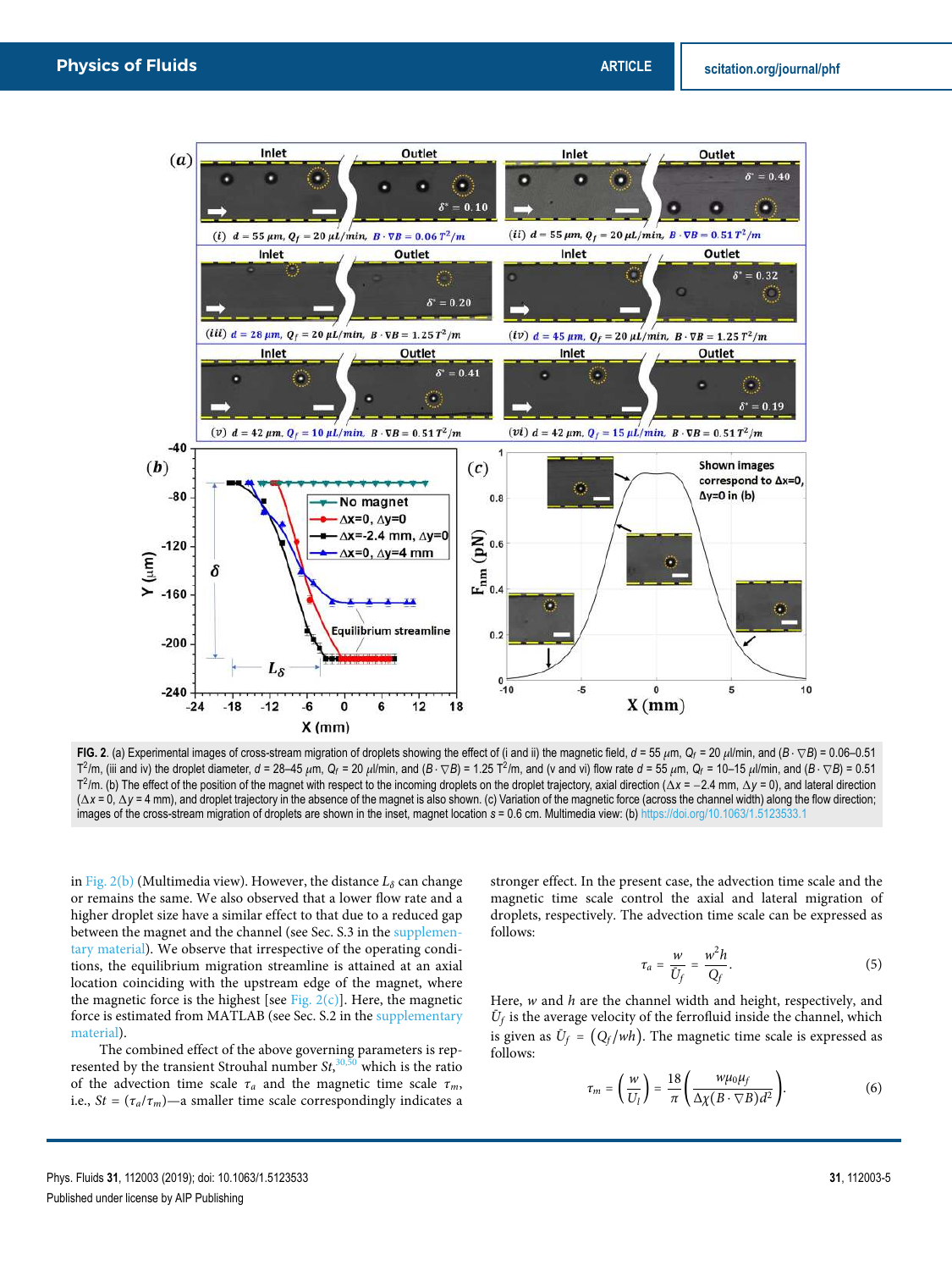

**FIG. 3**. (a) The variation of the magnitude of dimensionless equilibrium crossstream migration distance *δ* ∗ = (*δ*/*w*) with the Strouhal number *St* =  $(\tau_a/\tau_m)$ . (b) The variation of the dimensionless length required for attaining the equilibrium location  $L^*_{\delta} = (L_{\delta}/w)$  with the Strouhal number *St*.

Here,  $U_l$  is found by equating the drag force [Eq.  $(3)$ ] with the magnetophoretic force [Eq. (2)].

The variation of the magnitude of the dimensionless equilibrium cross-stream migration distance  $\delta^* = (\delta/w)$  with the Strouhal number *St* is presented in Fig.  $3(a)$ , which shows that the crossstream migration distance *δ* increases with an increase in the *St*. Fitting of the experimental data shows that *δ* ∗ and *St* are correlated as follows:  $\delta^* = 1.1$  *St*<sup>0.33</sup> (with  $R^2 = 0.97$ ). Similarly, the variation of the dimensionless length required for attaining the equilibrium location  $L_{\delta}^{*} = (L_{\delta}/w)$  with the Strouhal number *St* is studied. We found that  $L_{\delta}^{*}$  decreases with an increase in the Strouhal number *St*, as shown in Fig. 3(b). From the experimental data,  $L^*_{\delta}$  and *St* are correlated as follows:  $L^*_{\delta}$  = 5.3  $St^{-0.50}$  (with  $R^2$  = 0.90). Since *St* represents the ratio of advection to magnetophoretic time scales,  $St \gg 1$  implies that the magnetophoretic effect is more dominant as compared to the advection effect, and similarly, *St* ≪ 1 indicates that the advection effect is more dominant compared to the magnetophoretic effect. When  $St \ll 1$ ,  $\delta^*$  tends to zero, which indicates negligible cross-stream migration, and consequently, *L* ∗ *δ* approaches to  $\infty$ . On the other hand, when *St*  $\ll 1$ ,  $\delta^*$  tends to be very high, and in that case,  $L^*_{\delta}$  tends to zero. When  $St \approx 1$ ,  $\delta^*$  approaches 1, i.e., the cross-stream migration distance *δ* becomes equal to the width of the channel and  $L_{\delta}^* \approx 5$ .

#### B. Forces and time scales governing magnetocoalescence

Here, we discuss the cross-stream migration of aqueous droplets toward the interface between the ferrofluid and coflowing aqueous streams, and the subsequent coalescence with the aqueous stream. In the coalescence study [see Fig.  $1(b)$ ], the device consists of two regions: the droplet generator and magnetic field regions with coflowing ferrofluid and aqueous streams. A stable interface between the ferrofluid and the aqueous stream is established by varying the flow rates of the ferrofluid in the range 5 *μ*l/min–40 *μ*l/min and the aqueous stream in the range 40 *μ*l/min– 150 *μ*l/min. The conditions for achieving a stable interface in the coflow system are illustrated in the supplementary material, Sec. S.5. The interface location is varied by controlling the flow rate ratio of the aqueous and ferrofluid streams (see Fig. S.5b). Droplets of size ranging from 20 to 120 *μ*m were generated, and the droplet migration toward the interface and coalescence with the aqueous stream was studied by varying the magnetophoretic force and the flow rate.

Figure  $4(a)$  depicts experimental images showing time evolution of migration of an aqueous droplet of size 52 *μ*m toward the ferrofluid-aqueous interface, with the ferrofluid and aqueous stream at flow rates 15 *μ*l/min and 50 *μ*l/min, respectively. The spacing between the center of the magnet and the channel center was 8.5 mm. Figure 4(b) (Multimedia view) shows the corresponding trajectory of the droplets. Now, let us illustrate the condition that needs to be satisfied in order to achieve magnetic-field based droplet coalescence. For a given width of the ferrofluid stream, the magnetophoretic force acting on the droplets should be strong enough so that the droplets migrate to the interface and overcome the disjoining pressure before exiting the magnetic field region. The location of the interface is characterized in terms of the width of the ferrofluid stream  $w^* = (w_f/w)$ . Figure 4(b) (Multimedia view) shows the coalescence and noncoalescence of droplets depending on the size, interface location, and magnetic field: droplets of size 30 *μ*m with  $w^* = 0.28$  and  $(B \cdot \nabla B) = 18.55$  T<sup>2</sup>/m get coalesced, whereas droplets of size 30  $\mu$ m with  $w^* = 0.28$  and  $(B \cdot \nabla B) = 1.25$  T<sup>2</sup>/m do not coalesce.

During migration and coalescence, the different forces acting on the droplets and the time scales involved are schematically represented in Fig.  $4(c)$ . The magnetocoalescence of an aqueous droplet occurs in two steps. First, due to the magnetophoretic force, the droplet migrates laterally from its original streamline to arrive at a location closer to the interface (at a small distance ∆ from the interface) over a time scale  $\tau_m$ . During this, there is a balance between the magnetic force and the drag force. Experimentally, the location at a distance ∆ from the interface is identified as the location up to which the droplet velocity in the lateral direction varies within  $\pm 1\%$ of the maximum lateral velocity of the droplet. In the case presented in Fig. 4(a) [and Fig. 4(b) (Multimedia view)—coalescence case], ∆ ∼ 1 *μ*m. Once the droplet arrives at a distance ∆ from the interface, the lateral velocity of the droplet decreases abruptly to an infinitesimally small value [see Fig.  $4(b)$  (Multimedia view)]. Second, beyond this location, the magnetic force is opposed by the hydrodynamic force arising from the drainage of the thin film of the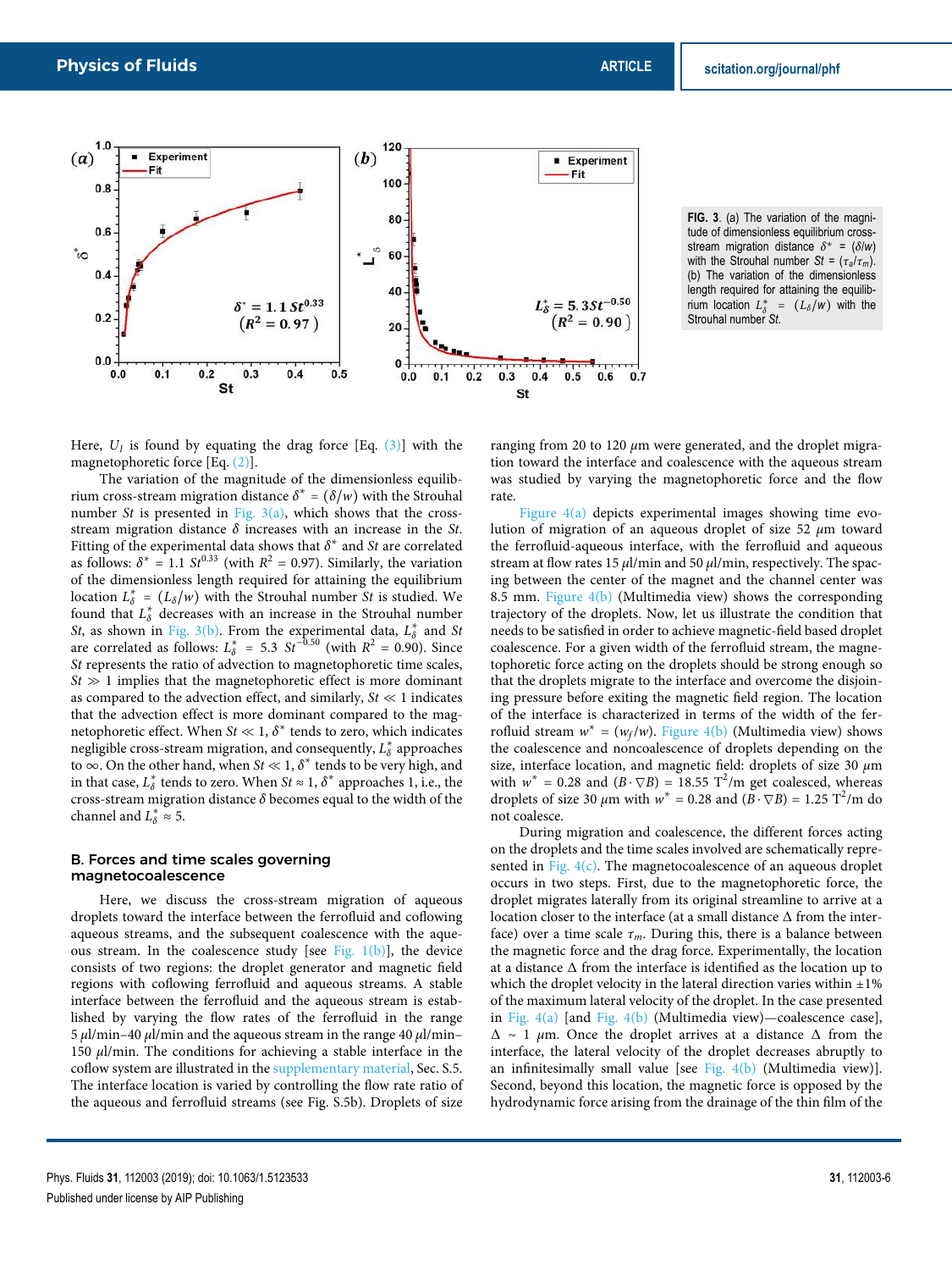

**FIG. 4**. (a) Experimental images showing the time evolution of migration of an aqueous droplet of size 52 *μ*m toward the ferrofluid-aqueous stream interface, with the ferrofluid and aqueous streams at flow rates of 15 *μ*l/min and 50 *μ*l/min, respectively. The spacing between the center of the magnet and the channel center was 2 mm, and the scale bar represents 100 *μ*m. (b) Coalescence and noncoalescence of droplets depending on the size, interface location, and magnetic field: droplets of size 30 *μ*m with *w* \* = 0.28 and (*B* ⋅ ∇*B*) = 18.55 T<sup>2</sup>/m get coalesced, whereas droplets of size 30 *μ*m with *w* \* = 0.28 and (*B* ⋅ ∇*B*) = 1.25 T<sup>2</sup>/m do not coalesce. (c) Different forces acting on the droplets and the time scales involved during migration and coalescence. Multimedia view: (b) https://doi.org/10.1063/1.5123533.2

ferrofluid between the aqueous droplet and the interface. The thin film drainage occurs over a time scale  $\tau_{fd}$ , which is estimated as<sup>4</sup>

$$
\tau_{fd} = \frac{\pi}{4} \left( \frac{h_i \mu_d r_f^4}{r_d h_c^2 F} \right),\tag{7}
$$

where  $h_i$  is the initial film thickness,  $\mu_d$  is the droplet viscosity,  $r_f$  is the film radius,  $r_d$  is the droplet radius,  $F$  is the applied force (i.e., magnetic force in the present case), and  $h_c$  is the critical film thickness below which spontaneous coalescence occurs due to the van der Waals interaction (∼25 to 50 nm). An accurate estimation of the thin film drainage time scale  $\tau_{fd}$  is very challenging due to the varied length scales involved in the thin film drainage process, namely, droplet radius (∼100 *μ*m), film radius*r<sup>f</sup>* (∼10 *μ*m), and film thickness *h*<sub>*c*</sub> (∼50 nm). Taking  $r_f$  = 5  $\mu$ m, the critical thickness as 50 nm, the droplet radius of 50  $\mu$ m, and the magnetic force  $F_{nm} \sim 0.38 \mu$ N, the value of  $\tau_{fd}$  calculated from the above equation is 0.23 s, which compares well with the experimental thin film drainage time of 0.28 s [for the case in Fig. 4(b) (Multimedia view)—coalescence]. Finally, when the thin-film thickness approaches ∼25 nm, the force due to disjoining pressure (van der Waals force), which is attractive in the present case (since the Hamaker constant  $A_H$  is positive), gives rise to instant coalescence of the droplet with the aqueous stream. From experiments, we found that the coalescence time scale *τcol* is of the order of 1.0 ms or less, which is negligible ( $\tau_{col} \ll \tau_m$ ) compared to  $\tau_m$  and  $\tau_{fd}$  (that are of the order of 0.1–1.0 s).

Despite the above limitations for accurate theoretical estimation of  $\tau_{fd}$ , from experiments, we find that the above two time scales  $\tau_m$  and  $\tau_{fd}$  are related as  $\tau_{fd} = a{\tau_m}^{-0.33}$  (with *a* = 1, *R*<sup>2</sup> = 0.99), which indicates that if  $\tau_m$  increases then  $\tau_d$  decreases and vice versa [see Fig.  $5(a)$ ]. This is attributed to the magnetic force distribution and the time evolution of droplet migration and coalescence shown in Fig.  $5(b)$ . Irrespective of the magnitude of the individual time scales, droplet coalescence always occurs at a position coinciding with the peak magnetic field located at the left edge of the magnet, where the magnetic force is the highest [see Fig.  $5(b)$ ]. If the magnetic time scale  $\tau_m$  is smaller, a droplet comes in contact with the interface further upstream (from the coalescence point), and in that case, the film-drainage time scale *τfd* will be higher. Similarly, if the magnetophoretic time scale  $\tau_m$  is higher, a droplet comes in contact with the interface further downstream (but ahead of the coalescence point), and in that case, the film-drainage time scale  $\tau_{fd}$  will be lower.

The film-drainage phenomenon affecting the coalescence can be represented by a thin-film Reynolds number, *Refd*, which is the ratio of the film-drainage (viscous) time scale  $\tau_{fd}$  and the advection scale  $\tau_a$ , i.e.,  $Re_{fd} = (\tau_{fd}/\tau_a)$ . Hence, the migration and coalescence behavior can be represented in terms of the ratio of the total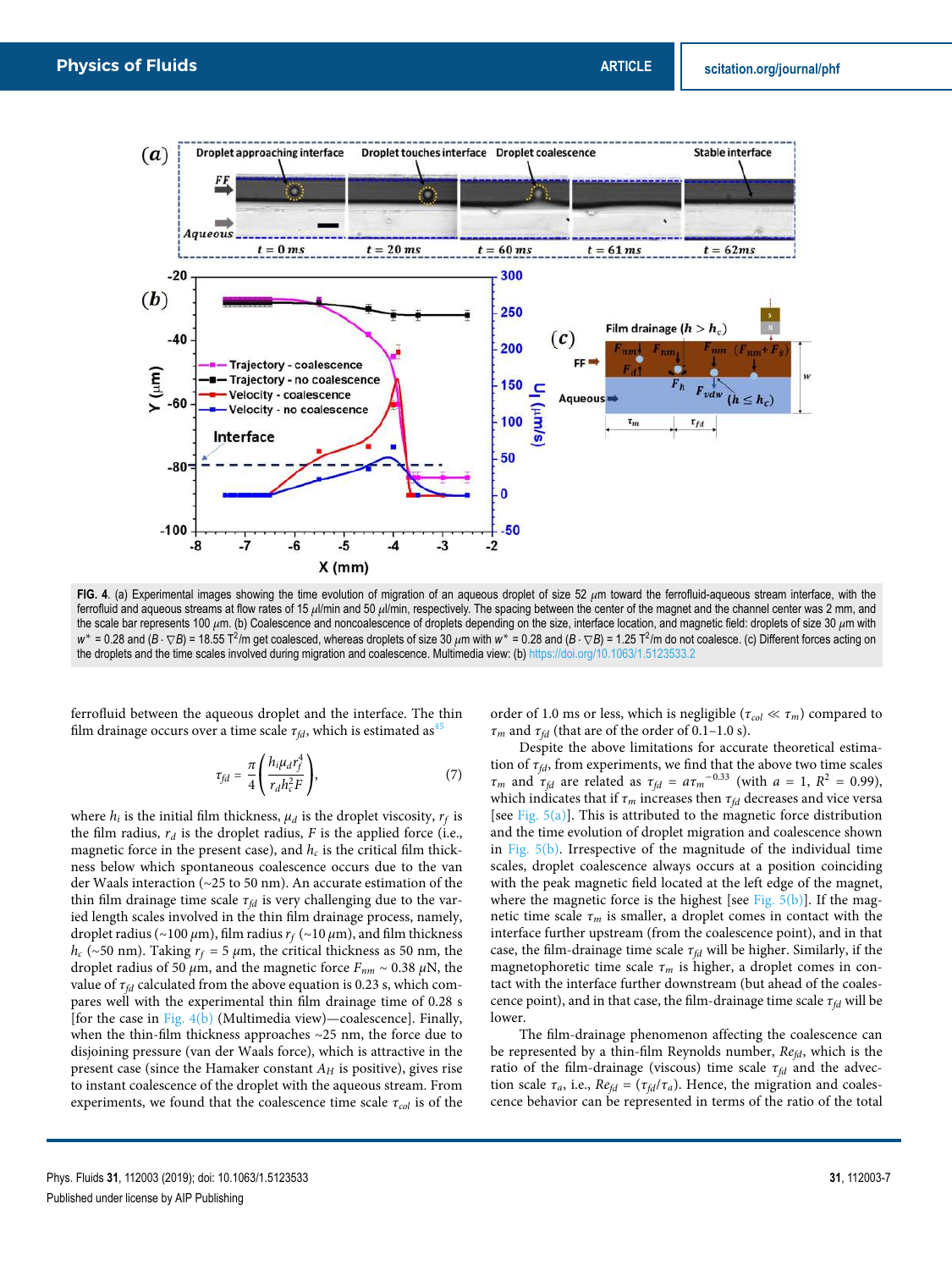

FIG. 5. (a) Interdependency of time scales  $\tau_m$  and  $\tau_m$ : if  $\tau_m$  increases, then  $\tau_m$  decreases and vice versa. (b) Variation in the magnetic force along the flow direction and images of the cross-stream migration and coalescence of droplets are shown in the inset.

migration time scale to the advection time scale as  $\zeta = (\tau_m + \tau_{fd})/\tau_a$  $= (St^{-1} + Re_{fd})$ . In Fig. 6, for a droplet of 20  $\mu$ m diameter, flow rates of the ferrofluid and aqueous stream 10 *μ*l/min and 80 *μ*l/min, respectively, and magnetic field  $(B \cdot \nabla B) = 18.55 \text{ T}^2/\text{m}$ , from experiments, the time taken by the droplet to reach from the nearby wall to the ferrofluid-aqueous interface is  $\tau_m = 0.14$  s, while the time taken to drain the thin oil film present between the aqueous droplet and aqueous continuous phase is  $\tau_{fd} = 1.86$  s. Thus, the total migration time scale is experimentally measured to be  $(\tau_m + \tau_{fd}) = 2$  s. However, the advection time scale was calculated to be  $\tau_a = 0.054$  s, which results



**FIG. 6**. The magnetophoretic coalescence and noncoalescence regimes are characterized based on the ratio of the width of the ferrofluid stream to that of the channel width (w<sup>\*</sup>) and the ratio of total migration time scale to the advection time scale *ξ*. Magnetocoalescence of droplets is observed for *w* <sup>∗</sup> < 0.7 (stable interface) and  $\xi \le 50$ , and the boundaries demarcating the various regimes are identified by analyzing the experimental data.

in  $\xi$  = 37.03 for which coalescence is observed. For the same droplet size and magnetic field, with flow rates of the ferrofluid and aqueous stream 20 *μ*l/min and 80 *μ*l/min, respectively, the total migration time scale is measured to be  $(\tau_m + \tau_{fd}) = 2.05$  s; on the contrary, the advection time scale is estimated to be  $\tau_a = 0.027$  s; thus, coalescence is not observed at  $\xi$  = 81. The higher flow rate of the ferrofluid results in smaller advective time scale  $\tau_a$ , which restricts the droplet coalescence.

Next, we performed experiments by varying the ferrofluid to the aqueous stream flow rate ratios, magnetic field, and droplet size and propose a general criterion for magnetocoalescence of droplets. The magnetophoretic coalescence and noncoalescence regimes are characterized based on two different parameters: the ratio of the width of the ferrofluid stream to that of the channel  $w^*$  and the ratio of total migration time scale and the film drainage time scale to the advection time scale *ξ*, which is depicted in Fig. 6. The various data points are obtained by performing a large set of experiments by changing various parameters—the flow rate of the continuous phase (oil based ferrofluid), droplet size, magnetic flux density, and its gradient. Based on the experimental results, the coalescence and noncoalescence regimes were identified as depicted in Fig. 6. As explained in Sec. S.4 in the supplementary material, for  $w^* > 0.7$ , the interface becomes unstable and the aqueous stream breaks into droplets, which is attributed to the excessive shear stress. For  $w^* < 0.7$ , a stable interface is established, and depending on the value of *ξ*, the coalescence or noncoalescence of droplets is observed. As observed, for *ξ* ≤ 50, the coalescence of droplets is observed since the total migration time is much smaller than the advection time. On the other hand, for  $\xi > 50$ , the droplets do not get coalesced and continue to flow in the ferrofluid.

#### C. Extraction of microparticles from aqueous droplets

In this section, extraction of microparticles encapsulated in aqueous droplets into the coflowing aqueous stream is demonstrated. The materials and methods used for preparing the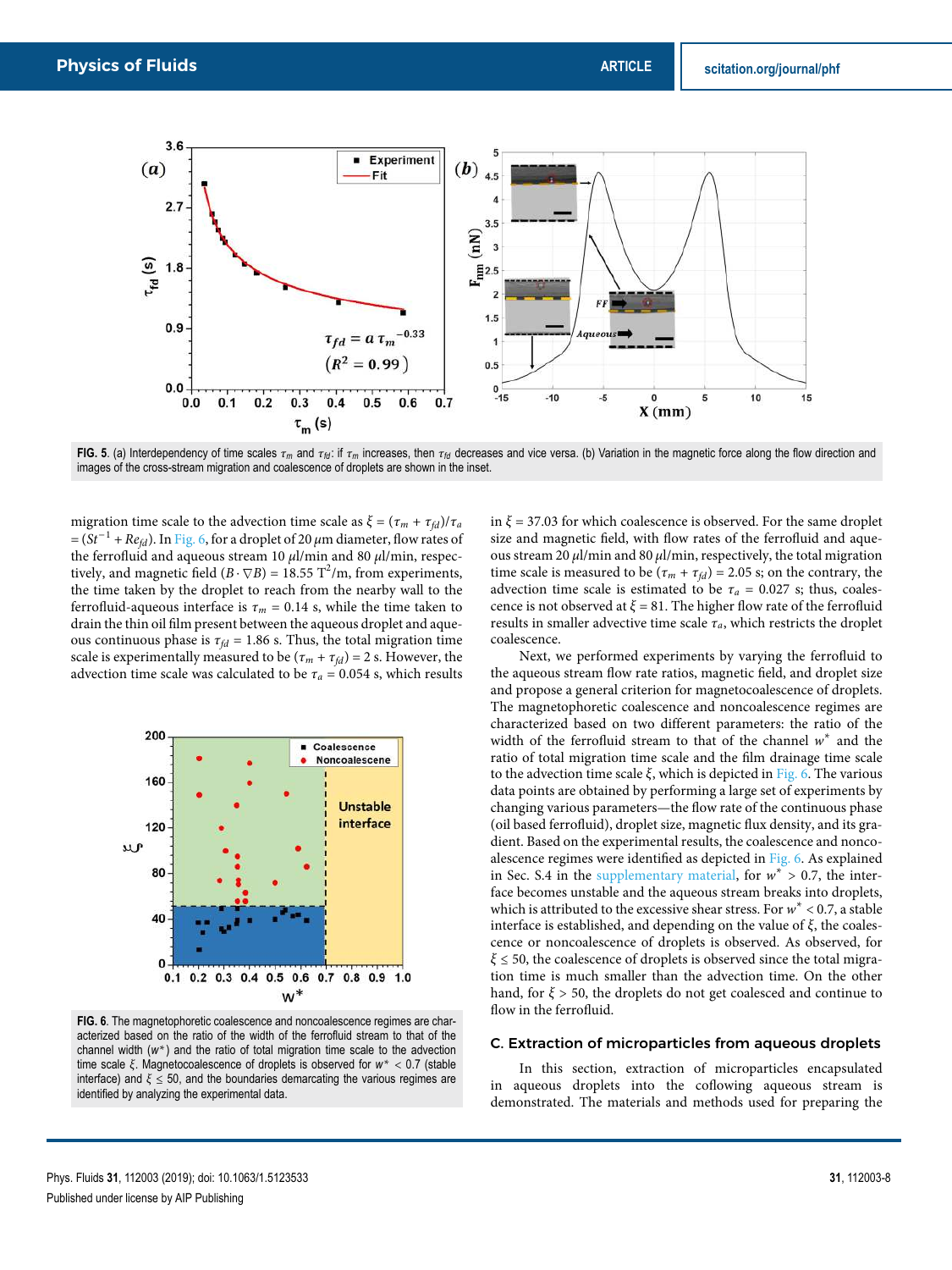

**FIG. 7**. Experimental images (bright field) showing the extraction of (a) a polystyrene microbead of size 10 *μ*m from an aqueous droplet of size 67 *μ*m flowing in an aqueous ferrofluid at a flow rate 15 *μ*l/min with an aqueous stream at a flow rate 80 *μ*l/min (*w* ∗ = 0.52) in the presence of a magnetic field  $(B \cdot \nabla B)$  $= 18.55$  T<sup>2</sup>/m. (b) HeLa cells of size 40 *μ*m from an aqueous droplet of size 120 *μ*m flowing in an aqueous ferrofluid at a flow rate 10 *μ*l/min with an aqueous stream at a flow rate 80 *μ*l/min  $(w^* = 0.52)$  in the presence of a magnetic field  $(B \cdot \nabla B)$  = 18.55 T<sup>2</sup>/m. Scale bar represents 100 *μ*m.

microbeads and cell samples are detailed in Sec. III. The polystyrene microbead suspension is used as the discrete phase, and the oil based ferrofluid is used as the continuous phase. The corresponding flow rates of the microbead suspension and the ferrofluid at the T-junction were 1.0 *μ*l/min and 15 *μ*l/min to generate bead encapsulated droplets, respectively. DI water is used as the continuous phase and was infused at 80 *μ*l/min. In the absence of the magnetic field, droplets with beads follow their own streamline without coalescing with the aqueous phase. Upon exposure to a magnetic field, due to the magnetophoretic force, the droplets undergo crossstream migration toward the interface. At the interface, the interplay between the magnetophoretic force, the hydrodynamic force due to film-drainage, and the van der Waals attraction leads to droplet coalescence, and thus, extraction of the microbeads from the aqueous droplets into aqueous stream takes place. The extraction of microbeads is captured using a high-speed camera (FASTCAM SA5, Photron, Inc., UK) at 4000 fps (to capture the coalescence process). Experimental images showing the extraction of a microbead of size 10 *μ*m from an aqueous droplet of size 67 *μ*m in the presence of a magnetic field are shown in Fig.  $7(a)$ . Similarly, biological cells (HeLa) are encapsulated in PBS droplets with the oil based ferrofluid as the continuous phase. Using the same operating conditions used in the case of microbead extraction, the cells are extracted from the aqueous (PBS) drops into the aqueous stream. Experimental images showing the extraction of a HeLa cells from an aqueous droplet of size 120 *μ*m in the presence of a magnetic field are shown in Fig. 7(b).

### V. CONCLUSIONS

In summary, we reported the physics of cross-stream migration and the coalescence of aqueous liquid droplets flowing in an oil based ferrofluid with a coflowing aqueous stream upon exposure to a magnetic field. We found that the magnetophoretic migration phenomenon is governed by the advection  $(\tau_a)$  and magnetophoretic  $(\tau_m)$  time scales. Our results showed that the equilibrium cross-stream migration distance *δ* depends on the Strouhal number,

*St* = ( $\tau_a/\tau_m$ ), as  $\delta^* = 1.1 \text{ } St^{0.33}$  (with  $R^2 = 0.97$ ), whereas the length  $L_{\delta}$  required to attain equilibrium cross-stream migration depends on the *St* as  $L_{\delta}^{*} = 5.3 \, \text{St}^{-0.50}$  (with  $R^2 = 0.90$ ). Our study revealed that the droplet-stream coalescence phenomenon is underpinned by the ratio of the sum of magnetophoretic  $(\tau_m)$  and film-drainage time scales ( $\tau_{fd}$ ) and the advection time scale ( $\tau_a$ ), expressed in terms of the Strouhal number (*St*) and the film-drainage Reynolds number  $(Re_{fd})$  as  $\xi = (\tau_m + \tau_{fd})/\tau_a = (St^{-1} + Re_{fd})$ . The results showed that *τ*<sup>*m*</sup> and *τ<sub>fd</sub>* are related as  $τ_{fd} = aτ_m^{-0.33}$  (with *a* = 1, *R*<sup>2</sup> = 0.99). We studied the coalescence and noncoalescence regimes by varying the flow rates of the coflowing streams, droplet size, and magnetic field and found that droplet-stream coalescence is achieved for  $\xi \leq 50$ and stream width ratio *w*<sup>∗</sup> < 0.7. We demonstrated the extraction of microparticles (beads and cells) from aqueous droplets to an aqueous stream. The proposed droplet coalescence technique based on the magnetophoretic force will find applications in biochemical assays.

#### SUPPLEMENTARY MATERIAL

See the supplementary material for (S.1) the device and experimental setup, (S.2) the variation of the magnetic flux density and equations used to estimate the force distribution using MAT-LAB, (S.3) the effect of the droplet size and flow rate on droplet trajectories, (S.4) the variation of lateral velocity of the droplet along the flow direction, and (S.5) conditions for achieving a stable interface and an effect of flow rate ratio on the interface location.

Supporting videos multimedia Figs. 2 and 4 show the crossstream migration of droplets and coalescence and noncoalescence of droplets.

#### ACKNOWLEDGMENTS

We thank SERB, DST, India (Grant No. EMR/2014/001151) and I.I.T. Madras (Grant No. MEE/15-16/843/RFTP/ASHS) for providing the financial support which enabled this work. We also acknowledge CNNP, IIT Madras for supporting device fabrication.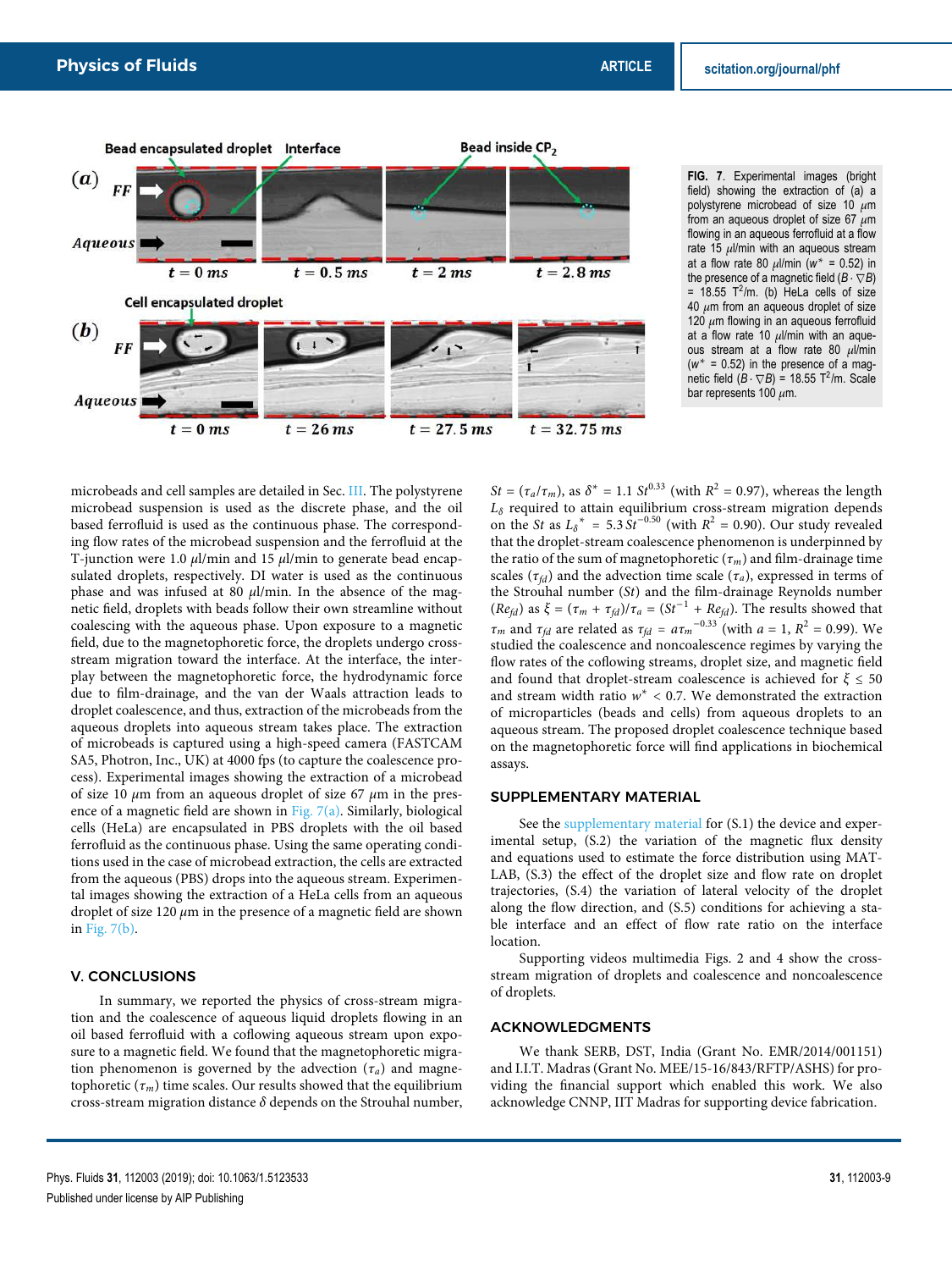#### NOMENCLATURE

- *τ<sup>a</sup>* advection time scale
- *τ<sup>m</sup>* magnetic time scale
- *δ* ∗ equilibrium cross-stream migration distance
- *Lδ* ∗ length required to attain the equilibrium cross stream migra-
- tion distance (*δ* ∗ )
- *St* Strouhal number
- *τfd* film drainage time scale
- *Refd* film drainage Reynolds' number
- $\xi$  a ratio equal to  $St^{-1} + Re_{fd}$
- *w* ∗ ferrofluid stream width ratio
- 
- $F_l$  noninertial lift force<br> $F_{nm}$  negative magnetophenes  $F_{nm}$  negative magnetophoretic force  $F_d$  viscous drag
- *F<sup>d</sup>* viscous drag
- *F<sup>h</sup>* hydrodynamic force due to the film drainage
- *h<sup>c</sup>* critical film thickness
- *Fvdw* van der Waals force
- *τcol* coalescence time scale

#### REFERENCES

<sup>1</sup>L. Wu, P. Chen, Y. Dong, X. Feng, and B. F. Liu, "Encapsulation of single cells on a microfluidic device integrating droplet generation with fluorescence-activated droplet sorting," Biomed. Microdevices **15**, 553 (2013).

<sup>2</sup>H. Song, D. L. Chen, and R. F. Ismagilov, "Reactions in droplets in microfluidic channels," Angew. Chem., Int. Ed. **45**, 7336 (2006).

<sup>3</sup> S. Dhiman, K. S. Jayaprakash, R. Iqbal, and A. K. Sen, "Self-transport and manipulation of aqueous droplets on oil-submerged diverging groove," Langmuir **34**, 12359 (2018).

<sup>4</sup>K. S. Khalil, S. R. Mahmoudi, N. Abu-Dheir, and K. K. Varanasi, "Active surfaces: Ferrofluid-impregnated surfaces for active manipulation of droplets," Appl. Phys. Lett. **105**, 041604 (2014).

<sup>5</sup>D. Jiang and S.-Y. Park, "Light-driven 3D droplet manipulation on flexible optoelectrowetting devices fabricated by a simple spin-coating method," Lab Chip **16**, 1831 (2016).

<sup>6</sup>C. G. Yang, Z. R. Xu, and J. H. Wang, "Manipulation of droplets in microfluidic systems," TrAC, Trends Anal. Chem. **29**, 141 (2010).

 $7\mathrm{K}$  S. Jayaprakash, U. Banerjee, and A. K. Sen, "Dynamics of aqueous droplets at the interface of coflowing immiscible oils in a microchannel," Langmuir **32**, 2136 (2016).

<sup>8</sup>X. Chen, C. Xue, L. Zhang, G. Hu, X. Jiang, and J. Sun, "Inertial migration of deformable droplets in a microchannel," Phys. Fluids **26**, 112003 (2014).

<sup>9</sup>A. A. S. Bhagat, S. S. Kuntaegowdanahalli, and I. Papautsky, "Continuous particle separation in spiral microchannels using dean flows and differential migration," Lab Chip **8**, 1906 (2008).

<sup>10</sup>R. Hajian and S. Hardt, "Formation and lateral migration of nanodroplets via solvent shifting in a microfluidic device," Microfluid. Nanofluid. **19**, 1281 (2015).

<sup>11</sup>A. Karbalaei, R. Kumar, and H. J. Cho, "Thermocapillarity in microfluidics—A review," Micromachines **7**, 13 (2016).

<sup>12</sup>S.-Y. Park, S. Kalim, C. Callahan, M. A. Teitell, and E. P. Y. Chiou, "A lightinduced dielectrophoretic droplet manipulation platform," Lab Chip **9**, 3228 (2009).

<sup>13</sup> A. Srivastava, S. Karthick, K. S. Jayaprakash, and A. K. Sen, "Droplet demulsification using ultralow voltage-based electrocoalescence," Langmuir **34**, 1520 (2018).

<sup>14</sup>M. R. Hassan, J. Zhang, and C. Wang, "Deformation of a ferrofluid droplet in simple shear flows under uniform magnetic fields," Phys. Fluids **30**, 092002 (2018). <sup>15</sup>C. Mandal, U. Banerjee, and A. K. Sen, "Transport of a sessile aqueous droplet

over spikes of oil based ferrofluid in the presence of a magnetic field," Langmuir **35**, 8238 (2019).

<sup>16</sup>N. T. Nguyen, "Micro-magnetofluidics: Interactions between magnetism and fluid flow on the microscale," Microfluid. Nanofluid. **12**, 1 (2012).

<sup>17</sup>N. Vats, C. Wilhelm, P. E. Rautou, M. Poirier-Quinot, C. Péchoux, C. Devue, C. M. Boulanger, and F. Gazeau, "Magnetic tagging of cell-derived microparticles: New prospects for imaging and manipulation of these mediators of biological information," Nanomedicine **5**, 727 (2010).

 $^{18}{\rm N}$  . Pamme and A. Manz, "On-chip free-flow magnetophoresis: Continuous flow separation of magnetic particles and agglomerates," Anal. Chem. **76**, 7250 (2004). <sup>19</sup>Y. Zhang and N.-T. Nguyen, "Magnetic digital microfluidics – a review," Lab Chip **17**, 994 (2017).

<sup>20</sup>L. H. P. Cunha, I. R. Siqueira, T. F. Oliveira, and H. D. Ceniceros, "Field-induced control of ferrofluid emulsion rheology and droplet break-up in shear flows," Phys. Fluids **30**, 122110 (2018).

<sup>21</sup>S. A. Peyman, E. Y. Kwan, O. Margarson, A. Iles, and N. Pamme, "Diamagnetic repulsion—A versatile tool for label-free particle handling in microfluidic devices," J. Chromatogr. A **1216**, 9055 (2009).

 $^{\sf 22}$  A. Munaz, M. J. A. Shiddiky, and N. T. Nguyen, "Magnetophoretic separation of diamagnetic particles through parallel ferrofluid streams," Sens. Actuators, B **275**, 459 (2018).

<sup>23</sup>K. Zhang, Q. Liang, S. Ma, X. Mu, P. Hu, Y. Wang, and G. Luo, "On-chip manipulation of continuous picoliter-volume superparamagnetic droplets using a magnetic force," Lab Chip **9**, 2992 (2009).

<sup>24</sup>Y. J. Sung, J. Y. H. Kim, H. Il Choi, H. S. Kwak, and S. J. Sim, "Magnetophoretic sorting of microdroplets with different microalgal cell densities for rapid isolation of fast growing strains," Sci. Rep. **7**, 10390 (2017).

<sup>25</sup>R. E. Rosensweig, "Magnetic fluids," Annu. Rev. Fluid Mech. **19**, 437 (1987).

<sup>26</sup>U. Banerjee, A. Raj, and A. K. Sen, "Dynamics of aqueous ferrofluid droplets at coflowing liquid-liquid interface under a non-uniform magnetic field," Appl. Phys. Lett. **113**, 143702 (2018).

<sup>27</sup>J. Zhang, S. Yan, D. Yuan, Q. Zhao, S. H. Tan, N. T. Nguyen, and W. Li, "A novel viscoelastic-based ferrofluid for continuous sheathless microfluidic separation of nonmagnetic microparticles," Lab Chip **16**, 3947 (2016).

<sup>28</sup>X. Xuan, J. Zhu, and C. Church, "Particle focusing in microfluidic devices," Microfluid. Nanofluid. **9**, 1 (2010).

<sup>29</sup>W. Espulgar, Y. Yamaguchi, W. Aoki, D. Mita, M. Saito, J. K. Lee, and E. Tamiya, "Single cell trapping and cell-cell interaction monitoring of cardiomyocytes in a designed microfluidic chip," Sens. Actuators, B **207**, 43 (2015).

<sup>30</sup>S. Karthick and A. K. Sen, "Role of shear induced diffusion in acoustophoretic focusing of dense suspensions," Appl. Phys. Lett. **109**, 014101 (2016).

<sup>31</sup>D. Matsunaga, F. Meng, A. Zöttl, R. Golestanian, and J. M. Yeomans, "Focusing and sorting of ellipsoidal magnetic particles in microchannels," Phys. Rev. Lett. **119**, 198002 (2017).

<sup>32</sup>D. Di Carlo, D. Irimia, R. G. Tompkins, and M. Toner, "Continuous inertial focusing, ordering, and separation of particles in microchannels," Proc. Natl. Acad. Sci. U. S. A. **104**, 18892 (2007).

<sup>33</sup>D. Di Carlo, "Inertial microfluidics," Lab Chip **9**, 3038 (2009).

<sup>34</sup>T. Zhu, R. Cheng, and L. Mao, "Focusing microparticles in a microfluidic channel with ferrofluids," Microfluid. Nanofluid. **11**, 695 (2011).

<sup>35</sup>K. Zhang, Q. Liang, X. Ai, P. Hu, Y. Wang, and G. Luo, "On-demand microfluidic droplet manipulation using hydrophobic ferrofluid as a continuous-phase," Lab Chip **11**, 1271 (2011).

 ${\bf ^{36}R}$  Zhou and C. Wang, "Multiphase ferrofluid flows for micro-particle focusing and separation," Biomicrofluidics **10**, 034101 (2016).

<sup>37</sup>L. Mazutis and A. D. Griffiths, "Selective droplet coalescence using microfluidic systems," Lab Chip **12**, 1800 (2012).

<sup>38</sup>B. Xu, N.-T. Nguyen, and T. N. Wong, "Droplet coalescence in microfluidic systems," Micro Nanosyst. **3**, 131 (2011).

<sup>39</sup>T. Ichikawa, "Electrical demulsification of oil-in-water emulsion," Colloids Surf., A **302**, 581 (2007).

<sup>40</sup>V. B. Varma, A. Ray, Z. M. Wang, Z. P. Wang, and R. V. Ramanujan, "Droplet merging on a lab-on-a-chip platform by uniform magnetic fields," Sci. Rep. **6**, 37671 (2016).

<sup>41</sup>R. E. Rosensweig, R. Kaiser, and G. Miskolczy, "Viscosity of magnetic fluid in a magnetic field," J. Colloid Interface Sci. **29**, 680 (1964).